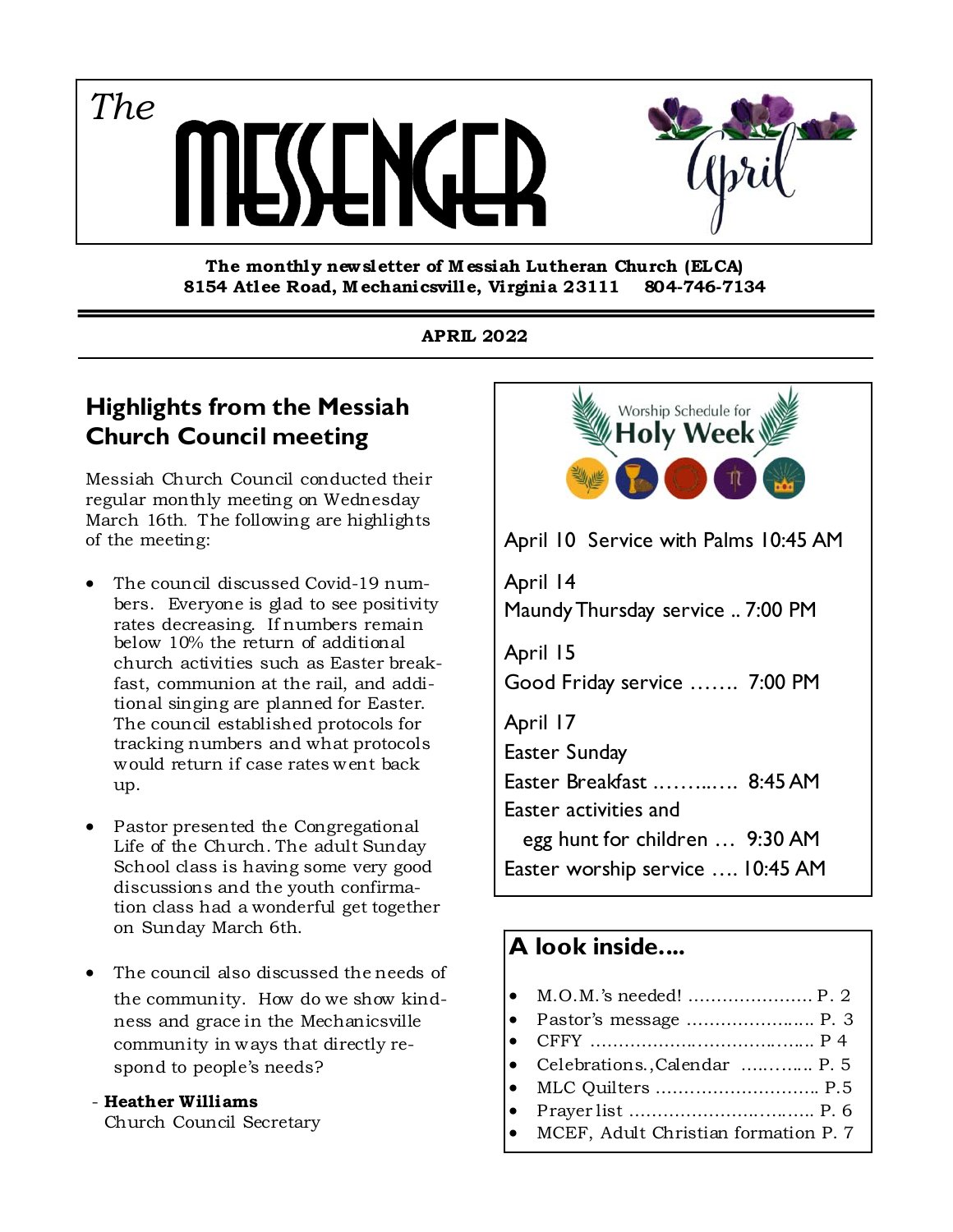#### *The Messenger*

**Published monthly by Messiah Lutheran Church, ELCA 8154 Atlee Road, M echanicsville, VA 23111 Church Off ice: (804) 746-7134 FAX: (804) 746-5579** 

> **Rev. Ryan Radtke, Pastor Email: messiahmechpr@gmail.com Ph: 507-360-7276 Office hours: TBA**

**Davina Winn, Administrative Assistant Office email: messiahmech@gmail.com Office hours: Mon. & W ed. 7:30 am—3 pm Tues., Thurs., Fri. 7:30 am—12 pm** 

> **Susie Weaver, Newsletter Editor Ph: 804-559-3503 Email: susiew 51@comcast.net**

**VISIT OUR M LC W EBSITE: http://www .messiahmech.com** 



# **M.O.M.'S NEEDED**

It's that time of year again, when the "Men Of Messiah," known affectionately as "M.O.M.," get together to cook for all the rest of us. The traditional Easter breakfast is something that we all look forward to (and have missed for two years). It does, however, take preparation and willing hands to bring it about. Both cooks and servers are needed, with on-the-job training available. We need new help as we have lost some of our previous volunteers.

If you, Man of Messiah, are willing to lend a hand, call **Bill W eaver** or email: wweaver701@comcast.net.

# **Your 2022 Church Council And Associate Members**

**Teresa Gigante ……..** Council President **Anita Philp ……..** Vice-President **Heather Williams ……** Secretary

**Dianne Absher M arilyn Gunn Roger Schroeder Diana Sondor Debbie W alker** 

#### **Council Liaisons**

| Christian Formation  Anita Philp |  |
|----------------------------------|--|
| Evangelism  Heather Williams     |  |
| Fellowship  Marilyn Gunn         |  |
| Finance  Teresa Gigante          |  |
| Property  Roger Schroeder        |  |
| Social Ministry  Dianne Absher   |  |
| Stewardship  Diana Sondor        |  |
| Worship  Debbie Walker           |  |
|                                  |  |

**Shawn W armbrod** ….…..Treasurer **Bill W eaver.......** Financial Secretary  **Sue Gilnett, RN**...Parish Nurse

## **Women's Bible study**

Please join us every 2nd and 4th Wednesday of April for Women's Bible Study at 6:30 pm. We will be continuing the film series "The Chosen." Please come for some fellowship and Study of God's Word.

Rosalee Cline 804 347-2524 Rosaleecline@gmail.com

**Pastor Ryan's office hours** are posted for the upcoming week in each Sunday's bulletin. Schedule an appointment via messiahmechpr@gmail.com And 507-360-7276

Pastor Ryan's day off is Monday.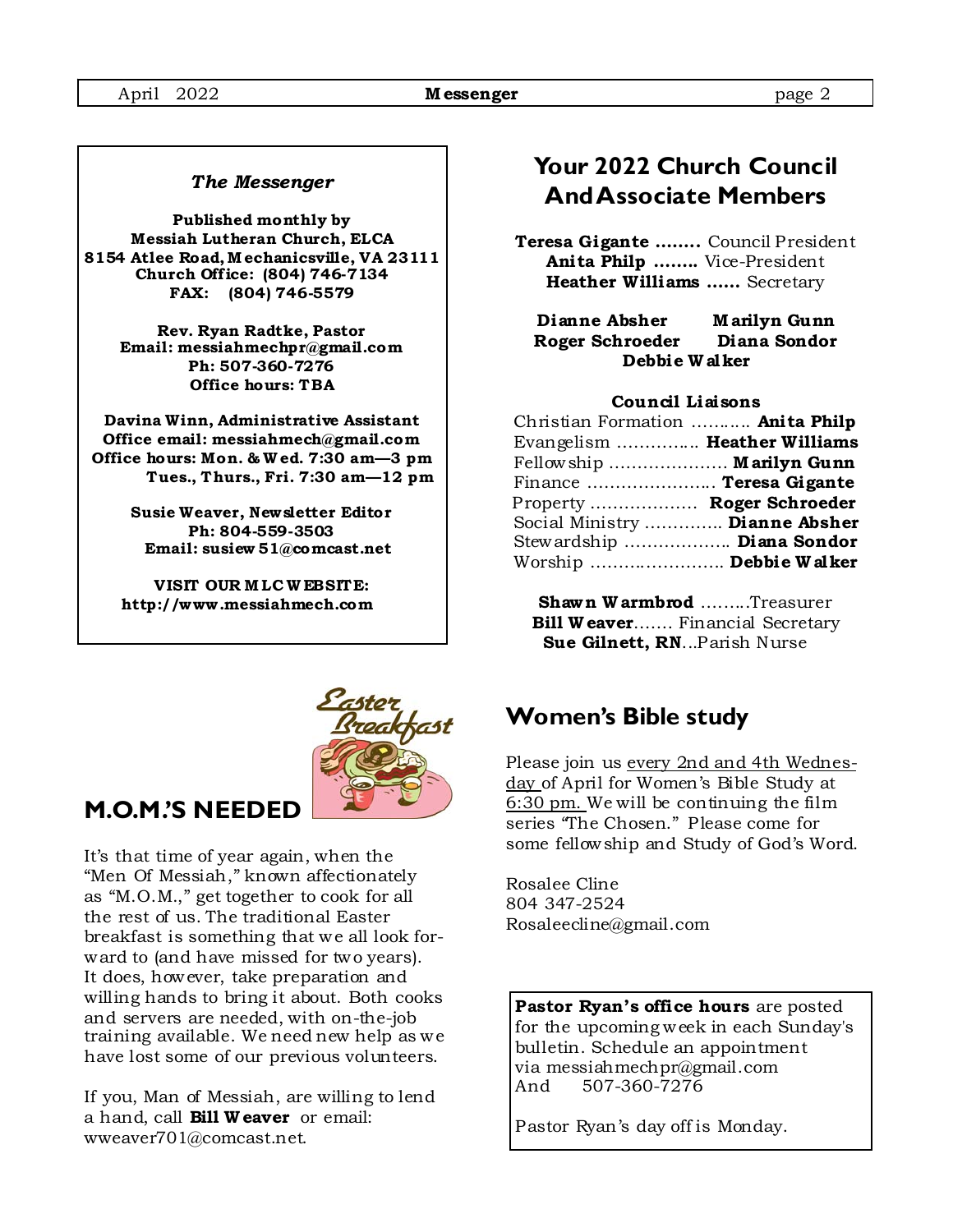### **Pastor's message**

As much as Christians can and should claim the title "resurrection people," it seems like it's hard for us to believe it sometimes. This goes all the way back to the first resurrection: the women who come to Jesus' tomb that first Easter morning become the first evangelists, being told to go and tell the others about the good news that Jesus had been raised from the dead. And they do! But the disciples don't believe it. Some run to see for themselves. Mary mistakes Jesus for the gardener. The two men on the road to Emmaus don't recognize Jesus after sharing a long walk together. Thomas doesn't believe the story that he missed Jesus appearing among them in the locked upper room, and vows that he won't believe unless he touches Jesus' wounds himself. It's hard to believe.

Even today, we who re-assert almost weekly in the Creeds that we do indeed believe in the resurrection of the dead, don't always live like we believe in resurrection. We get caught up in our limitations and in death-defying, even though Jesus already completed that feat on our behalf. Sometimes we expect the worst and have a hard time accepting good news, even miracles.

I confess that I'm holding my breath a bit as we prepare to restore pieces of worship and other church activities that we haven't seen since pre-Covid times. Stuff I haven't even had a chance to experience with all of you since I started my time as your pastor. I confess that I worry about another wave coming and having to go backwards again. I confess that it almost seems too good to be true that we are finally emerging from this pandemic tomb, such as it is.

And the pandemic has been a tomb. Not because we had to worship online or in

the parking lot or because we've had restrictions – not really. It's been a tomb because over six million people have died worldwide since this started, nearly a million in our own country, as I write this. And for each one of those people that have died, there is a ripple effect of grief, loss, hardship, and pain. And for many who had the disease and didn't die, there are long-term health effects and ailments. And the economic impacts of the last two years will be felt for a long time, leading to more difficulties and arguments.

We've spent two years in a tomb of death and anxiety, tension and grief, hostility and uncertainty. We've also had times of joy, along with a steady stream of prayer, love, outreach, and dedication. Now, we seem to be finally, actually, legitimately emerging from the tomb. But the ramifications of the last two years, like Lazarus's burial wrappings, will still cling to us for some time.

And this is why we as Christians need to claim the title of "resurrection people," emblazon it on our hearts and on our buildings and in our daily living. Whether it's the extreme conditions of the last two years or the normal day-to-day ups and downs of "normal" human life, we must live and love our neighbors, our Lord, and our world as resurrection people. We who have been baptized into the grace and love of Jesus Christ, baptized into his death and resurrection, daily dying to sin and death and daily being raised to new life in Christ – the world needs our proclamation. We who have been freed from the power of sin and the grip of death, freed *for* serving others, whoever they may be – the world needs our witness. We who cling tightly to the future kingdom-of-God promises of eternal life to channel the kingdom of God *right now* – the world needs our service, and our hope.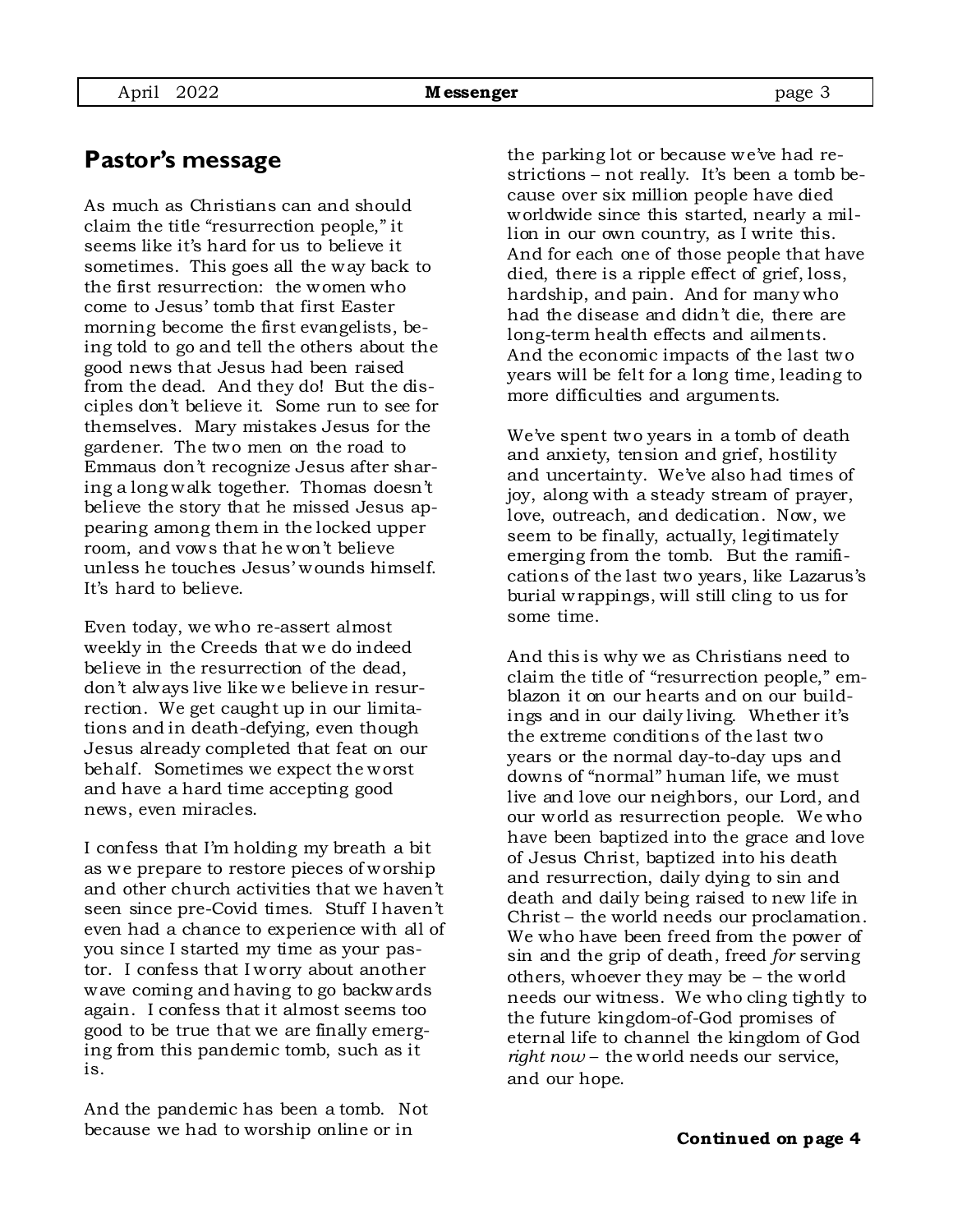#### **Pastor's message Continued from page 3**

Even as we emerge from the tomb, the wrappings still cling and tangle our world. And in a world that seems to present more challenges than opportunities sometimes, a world that seems to present more judgment than grace, a world that seems to present more death than life, we are called to be something different: resurrection people. Over the course of the month of April, we'll hear the story once more: the story of Jesus' Passion, all that he underwent to save us, to save the world, to enact dominion even over the tomb, and to usher in resurrection and new life.

It might seem hard to believe sometimes, perhaps especially right now. Yet: this is our Story to tell. To live. To share. To proclaim. To enact. Ours is a God of life. We are a resurrection people**!**

In Christ,

**Pastor Ryan** 



# **A eucharistic hymn**

Bread of the world, in mercy broken, Wine of the soul, in mercy shed, By Whom the words of life were spoken, And in Whose death our sins are dead. Look on the heart by sorrow broken, Look on the tears by sinners shed; And be Thy feast to us the token, That by Thy grace our souls are fed.

#### —Reginald Heber

## **CFFY: Christian Formation For You**

Whenever I think of April, I am reminded of the rhyme, "April showers bring May flowers." The mental imagery that accompanies this thought gives me a feeling of hope. Springtime brings a renewal of nature, a reawakening that culminates in flowers, grass and trees in full leaf.

This April, we celebrate Easter. Talk about renewal and hope! Exciting news flash: we are resuming many prepandemic practices beginning on Easter Sunday. I am happy to share the news that there will be an Easter lesson and craft for our young people and an egg hunt on the lawn!! We are requesting donations of individually wrapped candies that are sized to fit inside the plastic eggs we will be hiding. Drop off your donation in the brightly colored box in the Narthex!

I read a story some time ago about a woman who wished everyone "Happy Easter" every day, all year long. Her explanation was that Christ's death and resurrection with its promise of eternal life was the most important thing that had ever happened for mankind and should be celebrated every day. In this spirit, I want to share an acrostic poem to start your day:

- G Get up
- O Open your heart
- O Open your mind
- D Dedicate your day to God
- M Meditate on God's Word
- O Optimize your faith & hope
- R Rebuke all evils
- N Never doubt God's love
- I Inspire someone
- N Nothing should scare you
- G Go out in joy!

Peace & Joy, **Anita Philp**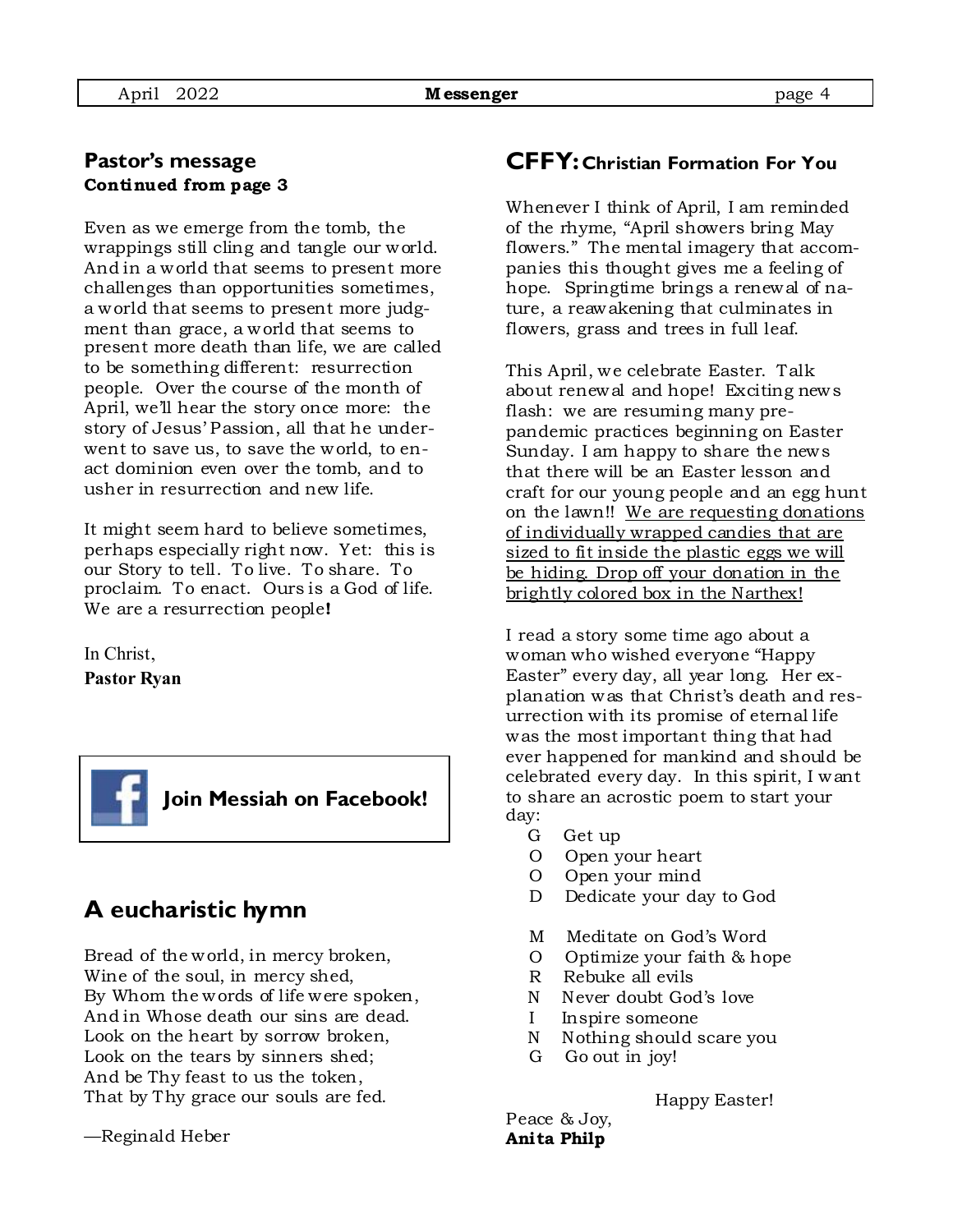| April 2022 |                      |             |  |  |  |   |  |
|------------|----------------------|-------------|--|--|--|---|--|
| s          |                      | M T W T F   |  |  |  | S |  |
|            |                      |             |  |  |  | 2 |  |
| 3          |                      | 4 5 6 7 8 9 |  |  |  |   |  |
|            | 10 11 12 13 14 15 16 |             |  |  |  |   |  |
|            | 17 18 19 20 21 22 23 |             |  |  |  |   |  |
|            | 24 25 26 27 28 29 30 |             |  |  |  |   |  |
|            |                      |             |  |  |  |   |  |

- 1
- 3 9:15 AM All Souls Worship Service (Sanctuary)
	- 9:15 AM Christian Formation
	- 10:45 AM Messiah Lutheran: Worship
- 6 9:00 AM Quilting Group
- 10 PALM SUNDAY
	- 9:15 AM All Souls Worship Service (Sanctuary)
	- 9:15 AM Christian Formation
	- 10:45 AM Messiah Lutheran: Worship
- 11 Secretary on Vacation (Office Closed)
- 13 6:30 PM Women's Bible Study
- 14 5:30 PM All Souls Maundy Thursday Service 7:00 PM MLC Maundy Thursday
- 15 5:30 PM All Souls Good Friday Service 7:00 PM MLC Good Friday Service
- 16 Holy Saturday
- 17 EASTER SUNDAY
	- 8:45 AM Easter Pancake Breakfast
	- 9:15 AM All Souls Worship Service (Sanctuary)
	- 9:15 AM Christian Formation
	- 9:30 AM Activities and Egg Hunt for Children
	- 10:45 AM Messiah Lutheran: Worship
- 20 9:00 AM Quilting Group
- 24 9:15 AM All Souls Worship Service (Sanctuary)
	- 9:15 AM Christian Formation
	- 10:45 AM Messiah Lutheran: Worship
- 27 6:15 PM Council Meeting 6:30 PM Women's Bible Study

#### *[ Watch the mess iahmech.com webs ite and Facebook pages for any updates and changes ]*

\* Worship services will be broadcast LIVE on our Facebook page and recorded for later access via our YouTube channel.



- 5 Dak Kondaki
- 12 Annette Buckholtz
- 14 Allen Starrett



17 Bill & Susie Weaver

If you would like YOUR birthdays & anniversary included in the newsletter, please call **Davina** (746-7134) or send an email to messiahmech@gmail.com.

# **Reduce, Reuse, Recycle!**



Earth Day is Friday, April 22nd.

But before that, Hanover County residents can bring household hazardous waste for free disposal, and personal information or documents to be shredded, to the Mechanicsville trash and recycling center at 7427 Verdi Lane on Saturday, April 9, between 8 a.m. and noon. For liquids, aerosols and solids classified as household hazardous wastes, there will be no charge but a 5-gallon limit. Up to four boxes (10" by 12" by 18") of documents will also be accepted for shredding. No businesses will be permitted. No out-of-county materials will be accepted.

 $\Rightarrow$  Additionally, Habitat for Humanity collects offerings of metal cans, lids, etc. that we place in the little wired up box next to the MLC garage.

Honor and care for God's creation!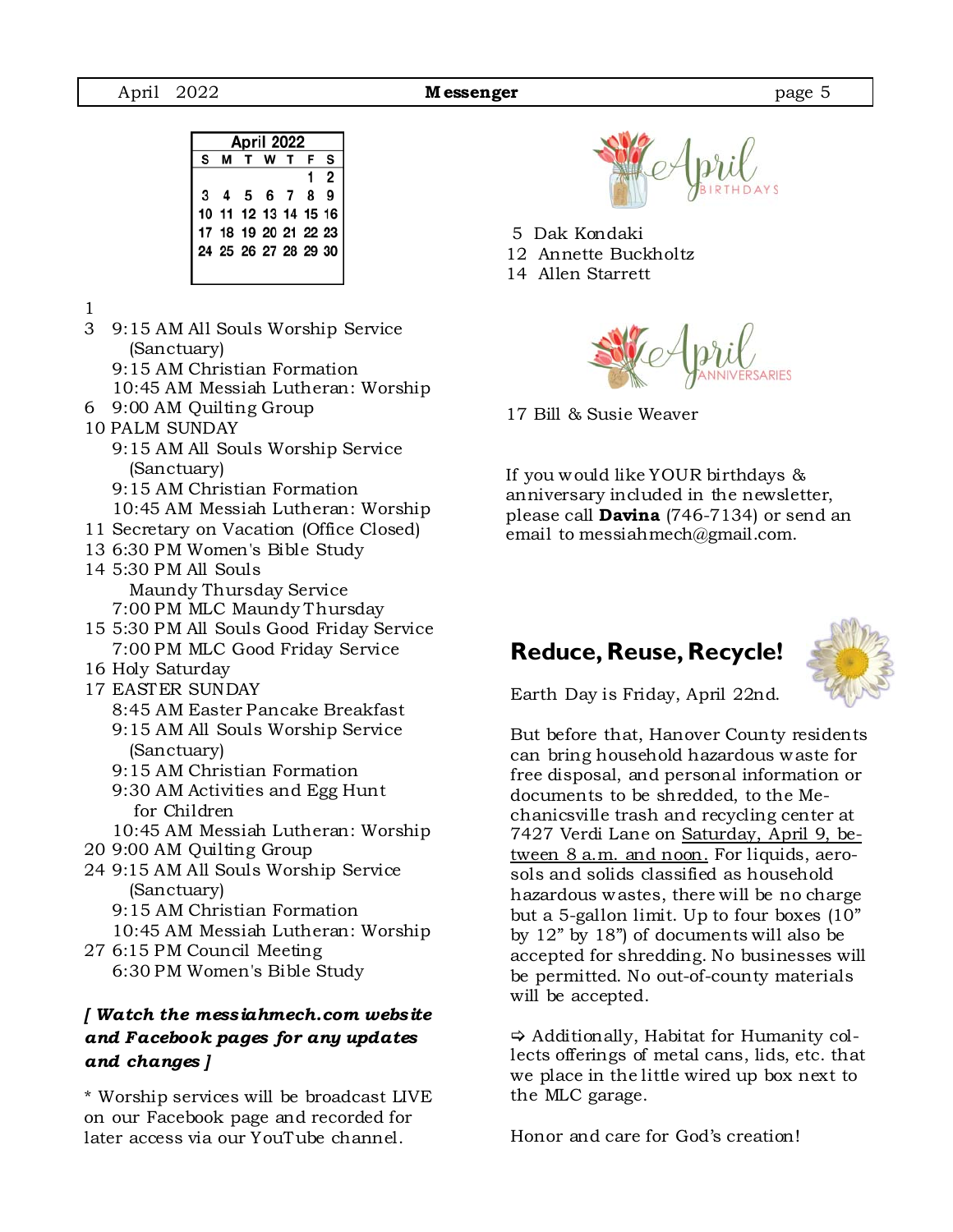# **We pray for each other:**

**LeRoy Albertson; Debbie Anton; Annette Buckholtz; Bruce Carr; Johnnie Collie; Adam Dworak, Sr.; Bonnie Dworak; Ted Ford; Jackie Garbett; Steve & Sue Gilnett; Karen Jones; Ruth Schroeder.** 

# **We pray for our extended family and neighbors:**

**Danny Allen**, friend of the Whirleys; **Dw ayne Collie**, Johnnie's brother; **Griffin Deere,** brother of Leroy Deere; **Brenda Holcomb,** Sally & Charlie Bennett's cousin; **Joan Laudig,** Susie Weaver's mom; **Sandy Lambert,** neighbor of Erna Jung; **W oody M allory,** neighbor of Anita Philp; **Mason Mielke**, former student of Messiah School; **Tim Schroeder,**  Roger's nephew; **Susen W eaver,** daughter-in-law of the Weavers, **Harry,** child of friend of the Andersons; **John**, friend of Karen and Michael Morris, and **Tyson**, grandson of Erna Jung;

**Our veterans, their fellow soldiers & their w aiting families; All law enforcement, firefighters and first responders; The people and pastor, Rev. Katherine of All Soul s Episcopal & our shared ministry; All those affected by COVID, in all areas of life, and for a w ay forward; Hospital s, nursing homes, & other health care facilities; The CDC and other medical researchers and scientists; Schools, workplaces, government institutions and municipal agencies; All those impacted by acts of violence, at home and abroad; For all who travel; All those persecuted in any way for their faith in Christ, especially in Vietnam, Egypt, Uzbekistan, and Algeria.1** 

**<sup>1</sup>**Open Doors World WatchList 2022 http://www.opendoorsusa.org

*Email Davina at MessiahMech@gmail.com or phone 746-7134 with your requests.* 

# **Words of Evangelism**

"Many Christians love Evangelism as long as someone else is doing it."

- Ed Stetzer

And now, Lord ... grant to your servants to continue to speak your word with all





## **Quilters gather together**  (April 6, April 20, May 4, & May18)

Quilters (and non-quilters) who are interested in learning about quilting and using their hands and hearts to make a Mission Quilt for Lutheran World Relief will gather in the narthex the first and third Wednesdays in April and May from 9:00 to 12:00 noon. Bring any of your favorite sewing supplies, extra cotton fabric that you may have (clean and pressed) and your enthusiasm. No special skills needed, we will gather to learn. Call **Glady Hubert** with any questions, 814-449- 1392.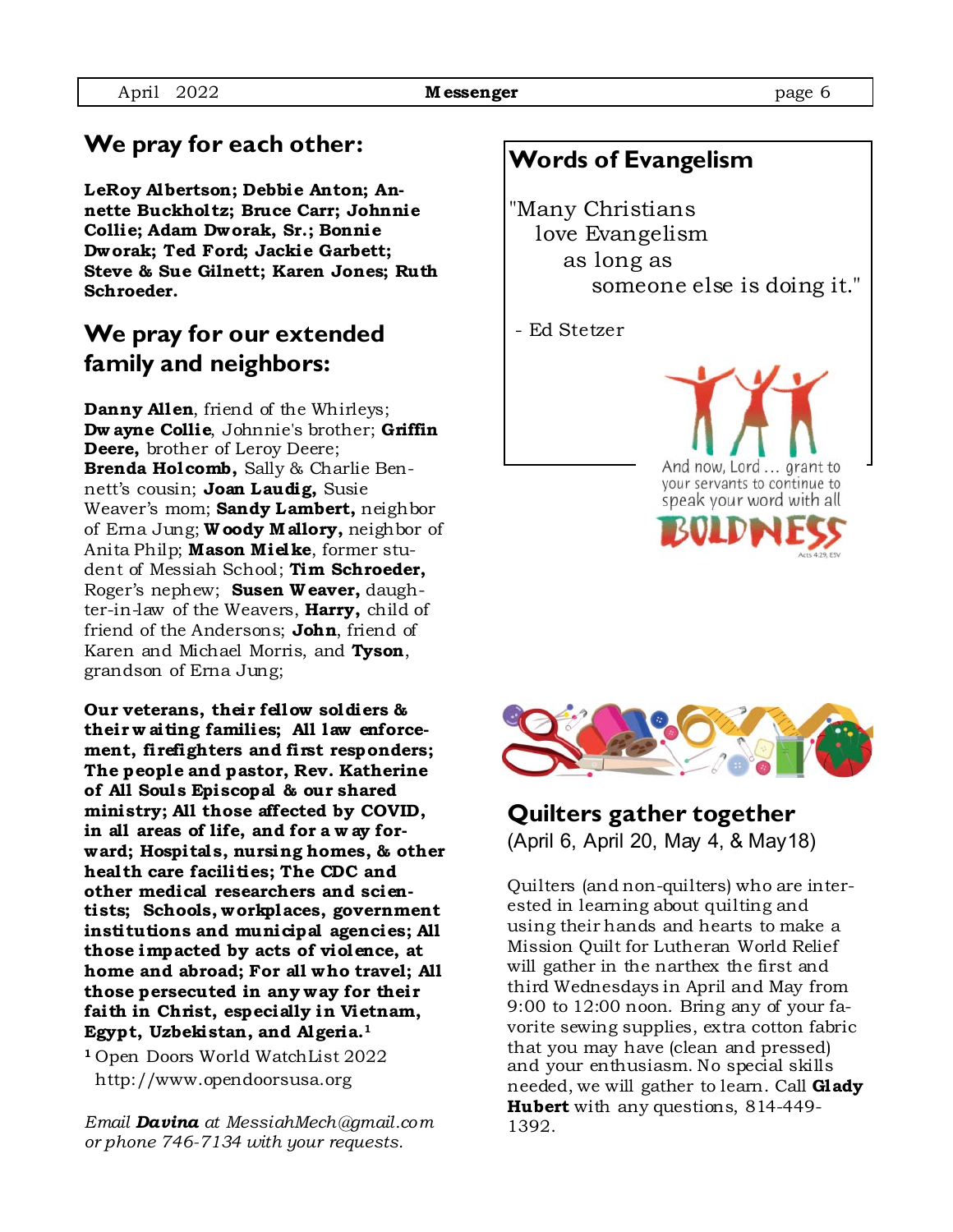## **MCEF News**

- During the month of February, MCEF served 94 households with food and 88 bags of clothing and linens. Seven households were assisted with utilities and/or utility bills to the amount of \$3500. Senior rides provided rides to 86 seniors for doctors appointments and necessary personal business.
- The new Tools for Teachers-Hanover program has provided approximately 300 requests from teachers in the 4 middle schools in Hanover. Current inventory is low, community support is needed. A list of supplies and how to donate is on the website, 4mcef.com.
- Spring and summer clothing is now being accepted, needs include mens and older boy's underwear.
- All food items are being accepted, special needs are crunchy peanut butter.
- The 3rd Monday of each month continues to be a fundraiser at Chicken Salad Chick, just say that you support MCEF and a portion of the sale is donated to MCEF.

Looking for something to do? MCEF has many opportunities for volunteers. Call Pat Hubert 814-449-2612 for more information.

Thank you for your continued donations and financial support.

#### - **Gladys Hubert**



## **Tattoos on the Heart**

Beginning on May 1st, the adult Christian formation class will be reading the book *Tattoos on the Heart: The Power of Boundless Compassion*, by Father Gregory Boyle. It shares dozens of stories and reflections on the power of God's grace and compassion, told through Father Boyle's experiences serving in heart of the densest gang activity of Los Angeles in the 80s and 90s. In its pages you'll find heart and humor, as well as tragedy and pain. But most of all you'll encounter God's unconditional grace.

You can find the book through Amazon Smile (remember to designate Messiah to receive a donation), electronically, or at a local library. The church will order a small number of copies for those who'd like to skip the stores – the cost is around \$12 – or for those who can't purchase a copy for any reason. (Be aware – due to some content and language, this book is for adults and high-schoolers only.)

If you'd like to participate, please make arrangements to have a copy of the book ready to go by May 1st, and read up through the first chapter.

## **Lutheran Disaster Response-Eastern Europe**

Please visit the Lutheran Disaster Response website to see how you can contribute to the ongoing aid and recovery efforts for a variety of crises, both in the U.S. and around the globe. The situation is especially urgent right now in Ukraine, as well as other Eastern European countries where refugees fleeing Ukraine are seeking safety, such as Hungary, Poland, and Slovakia. Just mark your donations "Eastern Europe Crisis Response."